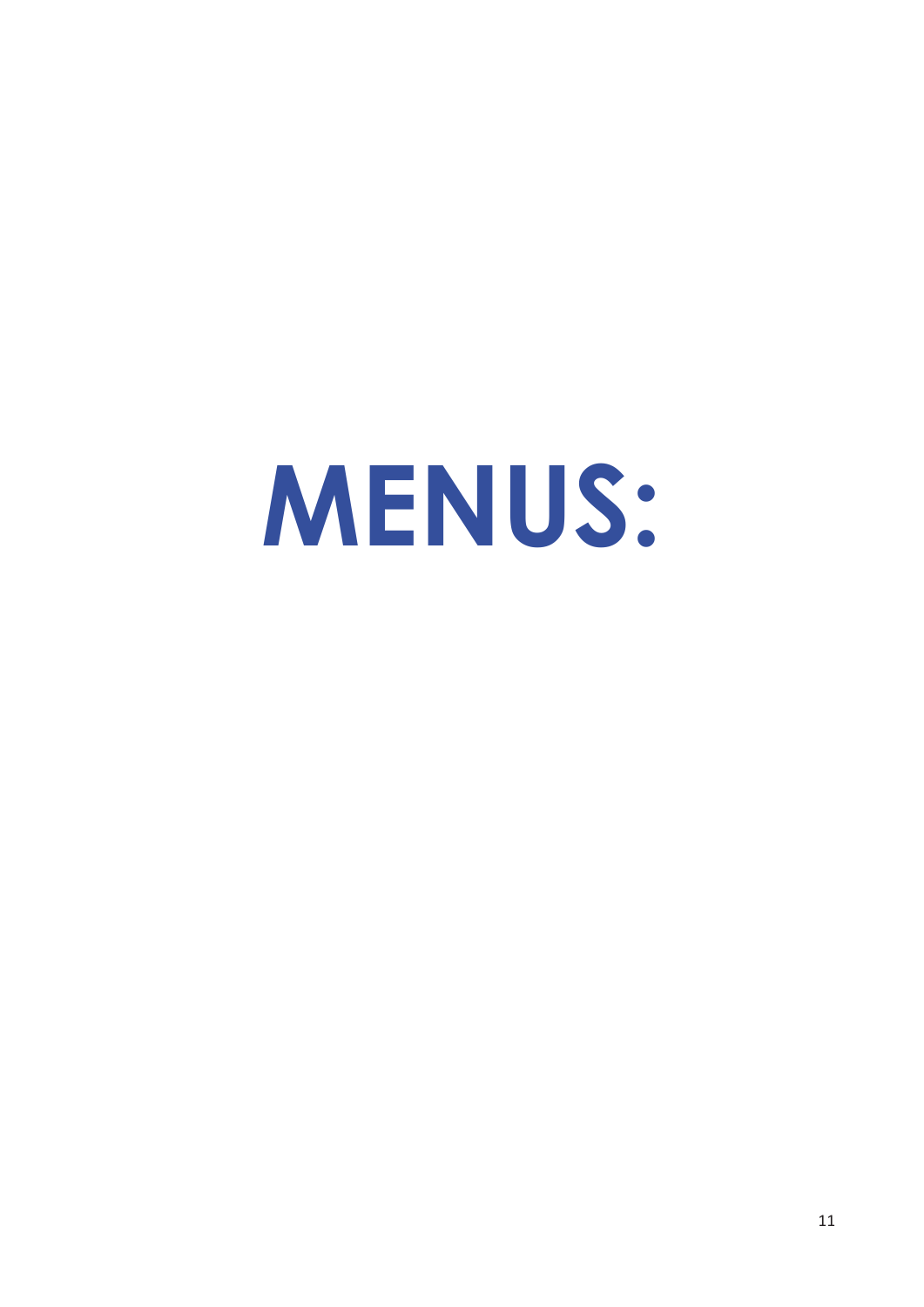# CANAPÉ SELECTION MENU 1 @ \$45pp

### **Choice of 7 items**

Assorted mini quiches Indonesian satay skewers with spicy peanut and coconut sauce **(GF if no sauce)** Golden crumbed calamari with lemon tartar sauce Assorted mini pies Mini beef Dim Sims with sweet chili sauce Mini spring rolls with sweet and sour sauce Garlic prawn twisters with lime and herb aioli Baked chicken drumettes with honey soy **(GF if no sauce)** Spicy beef chipolatas with tomato chutney Beer battered Fish goujons with tartar sauce Mini beef meatballs accompanied with Napolitana sauce BBQ beef skewers with onion and capsicum tzatziki **(GF)** Pork wonton with plum chili jam Spinach and cheese triangle with tomato and basil salsa Golden fried tempura chicken strips with honey soy mustard Moroccan lamb skewers with home-style tzatziki sauce **(GF)** Prawn and pork wontons served with chili plum chutney Mini bruschetta with basil and oregano on Ciabatta bread Chicken san chow bow **(GF if no sauce)**

### **Included Desserts**

Chocolate ganache cake with Chantilly cream

Seasonal fruit platters

Tea and Coffee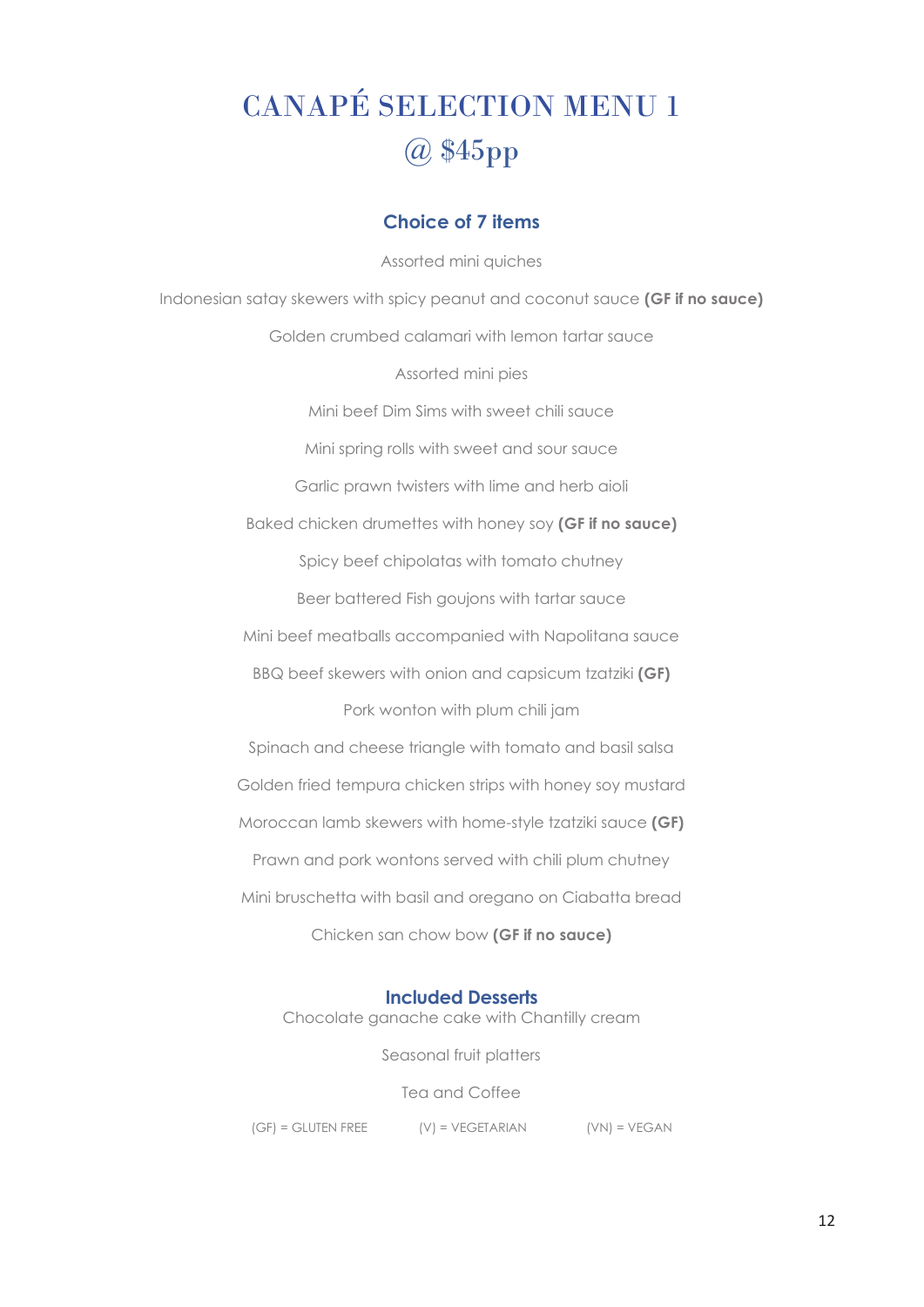# CANAPES & STANDING BUFFET 1 @ \$65pp

### **Canapés (selection of 6)**

Mini Angus Beef Stroganoff Pies with Duchess Potato Chefs Selection of Mini Flans Arancini filled with Bocconcini, Roast Pumpkin and Baby Spinach Indonesian Chicken Satay Skewers with Spicy Peanut and Coconut Sauce Mini Bruschetta with Basil and Oregano on Ciabatta Bread Garlic Prawn Twisters Salt & Szechuan Squid served with Lemon Aioli Garlic & Oregano Lamb Kebabs served with Fresh Tatzaiki Golden Crumbed Calamari with Lemon Tartar Sauce Mini Spring Rolls with Sweet and Sour Sauce BBQ Beef Skewers with Onion and Capsicum served with Fresh Tzatziki Spinach and Cheese Triangle with Tomato and Basil Salsa Chicken San Chow Bow

### **Standing Buffet (selection of 5 items)**

Antipasto Platter with an assortment of Cured Meats, Vegetables and Cheeses Mediterranean Roast Vegetable Couscous Salad finished with Crumbed Goats Cheese and Caramelised Onion Fresh Pasta with Pancetta and Mushroom tossed in a White Wine, Roast Garlic and Olive Oil Sauce Fresh Pasta tossed with Roast Vegetables in a Pomodoro Sauce **(V)** Roasted Baby Chat Potatoes lightly tossed with Rosemary, Parsley and Garlic Butter Honey Baked Leg of Ham Roast Chicken with Lemon, Garlic and Oregano Homemade Beef Lasagne Potato Salad with Dill, Red Onion and Caper Berries Traditional Greek Salad – salad consisting of iceberg lettuce, Spanish onions, Kalamata olives, tomatoes, cucumbers and feta cheese with a sprinkle of oregano

#### **Dessert**

Chefs Selection of Cakes Seasonal Fresh Fruit Platters Freshly brewed Tea and Coffee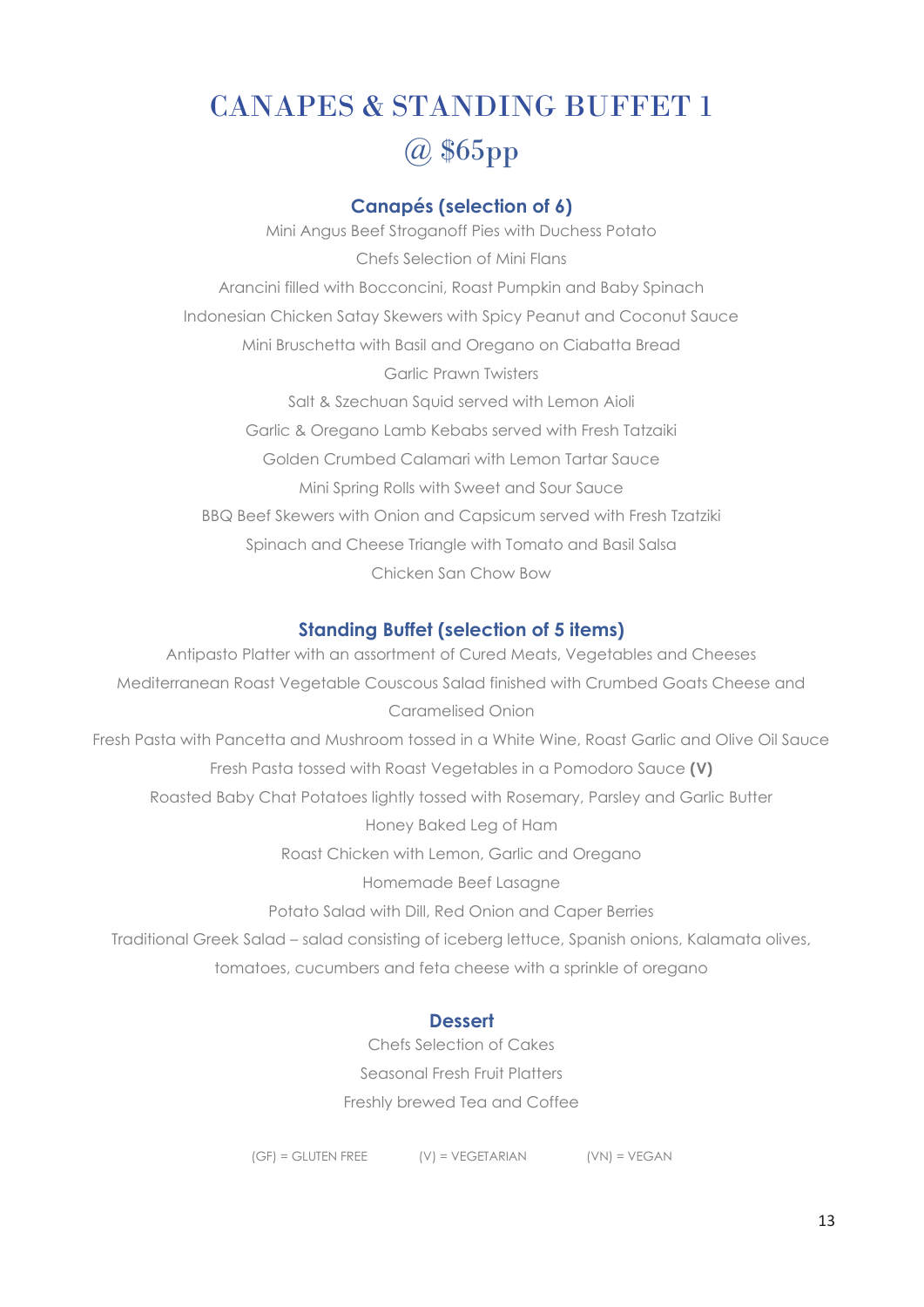# CANAPE SELECTION MENU 2 @ \$50pp

### **Choice of 7 from the below**

Tasmanian smoked salmon roulade on sour dough crouton Peking Duck Pancake, served with shallot and hoisin sauce Indonesian Chicken Satay skewer drizzled with peanut coconut sauce **(GF)** Chicken Greek souvlaki and tzatziki **(GF)** Arancini with Bocconcini, pumpkin, baby spinach and caramelised onion(V) Salt and Szechuan pepper Calamari with lime coriander aioli Prawn and Chorizo skewers topped with chili onion jam **(GF)**  Panko crumbed King Prawn served with wasabi mayo Mini Angus Beef Stroganoff pies with duchess potato Chicken San choi bow cucumber cups **(GF)** Seafood mornay risotto cakes served with dill and lime sauce Steam pork and prawn dumpling with sesame and soy dipping sauce Roast vegetable tartlets filled with goats' cheese and caramelised onion **(V)** Italian meatballs in a napolitaine sauce **(GF)** Freshly made Vietnamese vegetable and tofu spring rolls with sweet chili dipping sauce **(V)** Spinach and 3 cheese pastizzi with pesto mayonnaise **(V)** Vol au vents filled with leek and mushroom topped with crispy enoki **(V)** Pecorino and herb crusted Lamb cutlets drizzled with a mint chimichurri **(GF)** 

### **Desserts Included**

Homemade Butterscotch Cake served with White Chocolate Ganache Chocolate Ganache Tart with Chantilly Cream Seasonal Fresh Fruit Platter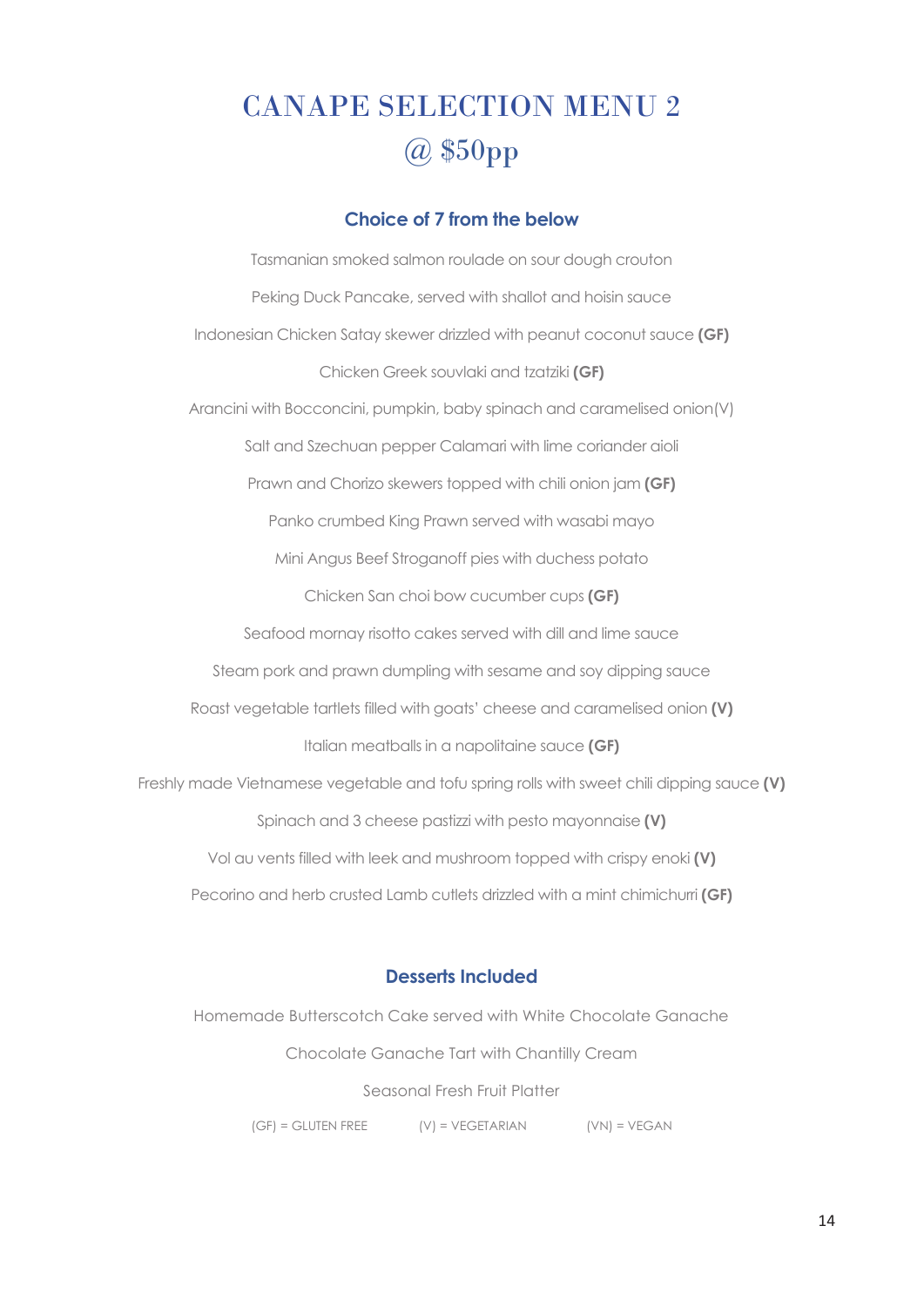# CANAPES & STANDING BUFFET 2 @ \$70pp

### **Canapes (Choice of 6 selections)**

Mini Angus Beef Stroganoff Pies Peking Duck Pancake with Shallots and Chilli Jam Seared Lamb Cutlets seasoned in Rosemary and Garlic with Mint Yoghurt Chef selection of Mini Flans Arancini filled with Bocconcini, Roast Pumpkin and Baby Spinach **(V)** A Selection of Rice paper Rolls with Sesame dipping sauce **(V/VN upon request)** Indonesian Satay skewers with spicy peanut and coconut sauce **(GF)** Petite Wagyu Fillet Steak Sandwiches filled with Roquette, brie cheese and caramelised onion Mini Bruschetta with basil and oregano on Ciabatta bread **(V)** Gourmet assorted wraps of Chicken Caesar, Leg Ham and roasted vegetables Garlic Prawn Twisters Smoked Salmon Terrine on Toasted Ciabatta

### **Buffet Stations (Choice of 2 Buffet selections)**

### **Asian Influence (Choice of 4)**

Thai Red Curry with baby bok choy, bean sprouts served with jasmine rice Chinese BBQ Pork and Asian vegetables stir fried with Hokkien noodles Steamed Barramundi with an infusion of coriander, lemongrass and lime chilli on banana leaf Thai Beef Salad tossed with baby corn, cucumber, carrot and vermicelli noodles Asian Green Salad Stir Fried Fillet of Beef in an onion and black bean sauce Thai Seafood Rice Crispy Noodle Salad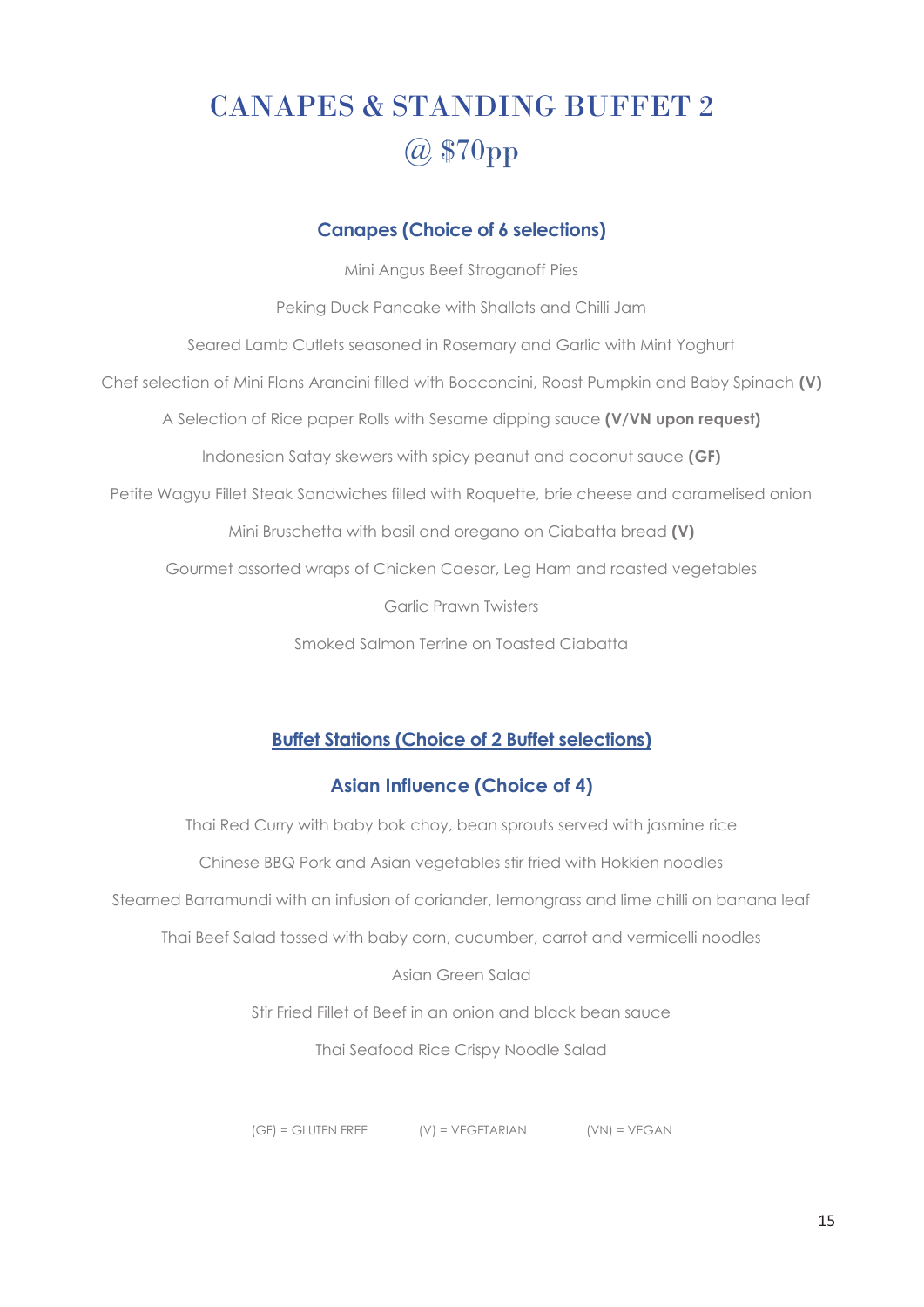### **European Influence (Choice of 4)**

Antipasto Platter with an Assortment of Cured Meats, Vegetables &Cheeses

Orecchiette Salad with roast pumpkin, baby spinach, caramelised onion, pistachios, topped with crumbed goats 'cheese **(V/GF if orecchiette is removed)**

Caprese Salad of Tomato, bocconcini & fresh basil

Roquette, pear and parmesan salad with herb vinaigrette **(V)**

Fresh pasta tossed with baby eggplant, zucchini, capsicum and mushrooms in a fresh tomato and olive oil dressing **(V)**

Fresh Pasta with Pancetta & Mushrooms tossed in white wine, garlic olive oil sauce **(V)**

Potato Au Gratin –layers of potatoes, onion and parmesan cheese **(V/GF)**

Angus Beef Stroganoff resting on a bed of rice, topped with sour cream and chives

Honey Baked Leg of Ham Cajun Lamb Rump surrounded with our home-style tzatziki sauce **(GF)**

Roast Chicken with lemon, garlic & oregano

### **Seafood (Choice of 4)**

Peeled King Prawns accompanied with a tangy cocktail sauce

Mix of Sydney Rock Oysters served natural, Kilpatrick and Bloody Mary shots **(GF)**

Beer Battered Fish and Chips with a Lemon Tartare sauce

Salt & Pepper Squid accompanied by a lime and coriander aioli

Marinated Chilli, lime and coriander prawn skewers **(GF)**

Duo of Tempura King Prawns and breaded Prawn Cutlets Grilled Scallop in the Half Shell with a ginger, lime, coriander and lemongrass condiment **(GF)**

Smoked Salmon platters drizzled with extra virgin olive oil and baby capers **(GF)**

Steamed Barramundi marinated with aromatic chilli and lime served on banana leaves

Triage of Salmon –smoked salmon, poached salmon and salmon caviar topped with caper berries **(GF)**

### **Dessert (All Items Are included)**

Individual Chocolate Ganache Tarts

Chocolate Dipped Strawberries

Mini Gelato cones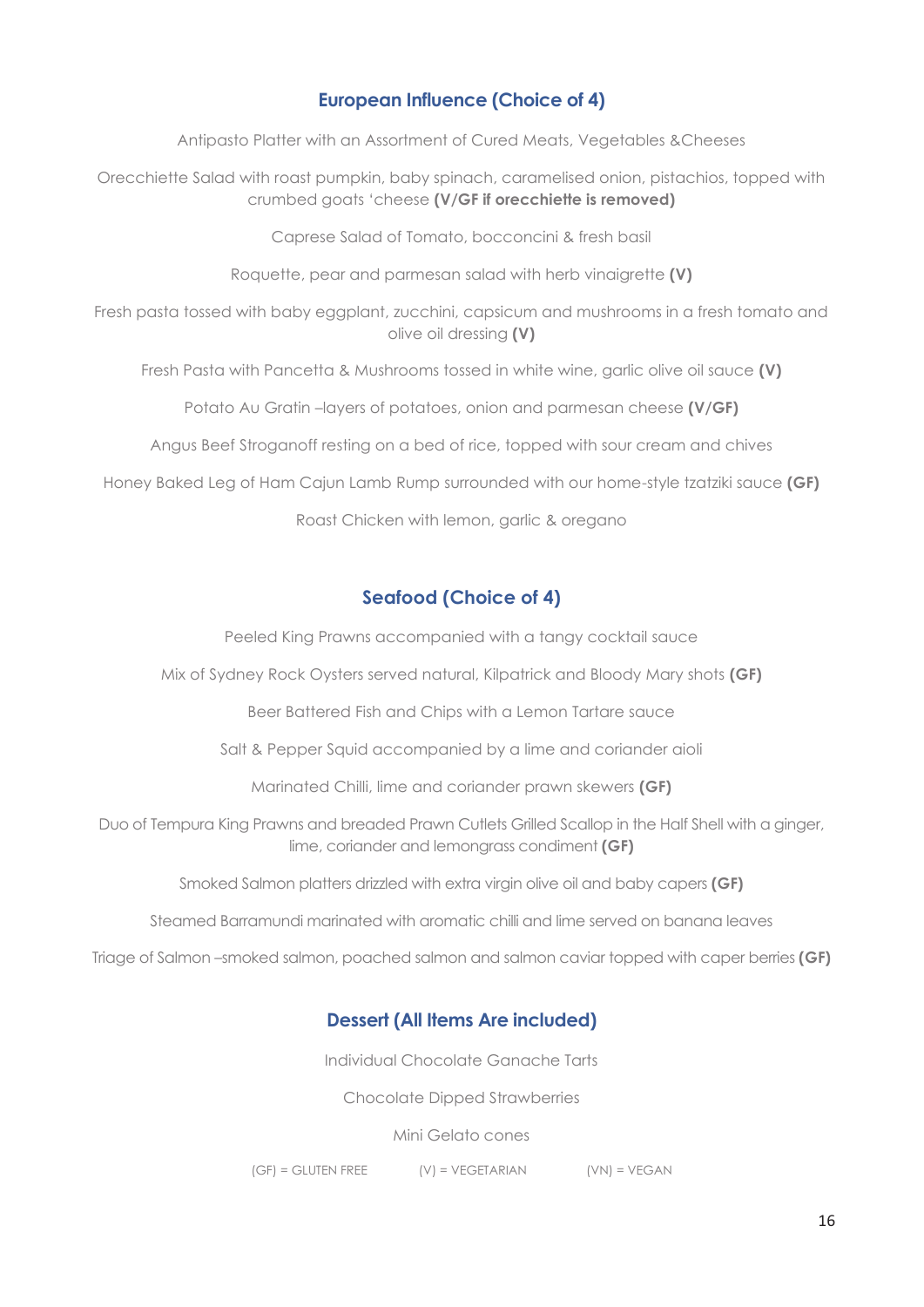# SYDNEY HARBOUR BUFFET @ \$65pp

### **Canapés**

Chef's selection of Canapes on arrival

### **Seated Buffet**

Portuguese Style Chicken marinated in Fresh Chilli, Lime & Parsley **(GF)**

Fresh Pasta tossed with Baby Eggplant, Zucchini, Capsicum and Mushrooms in a Fresh Tomato, Olive Oil Dressing

Potato Au Gratin – layers of Potatoes, Onion and Parmesan Cheese **(V/GF)** 

Steamed New Zealand ½ Shelf Mussels served with a Tomato, Lemon & Coriander Salsa **(GF)**

Platters of Fresh Tiger Prawns accompanied with Seafood Aioli **(GF)**

Salt & Pepper Calamari served with a Homemade Aioli

Grilled Mediterranean Vegetable Pesto Pasta Salad served with Roasted Pine Nuts

King Prawn, Crab Meat & Avocado Seafood Salad

Green Salad Bowl tossed with Wild Rice, Toasted Soya glazed Nuts & Seeds finished with a herbed Vinaigrette **(VN)**

Antipasto Platter of Cured Meats, Marinated Vegetables and Cheeses **(GF)**

Mixed Leaf Salad with Parmesan & a Balsamic Reduction **(V/VN without the parmesan)** Crisp, freshly baked Dinner Rolls

### **Dessert**

Homemade Butterscotch Cake served with White Chocolate Ganache Chocolate Ganache Tart with Chantilly Cream Seasonal Fresh Fruit Platter

### *Additional Menu Items (\$5.00 per person per item)*

Triage of Salmon – Whole Baked Salmon, Smoked Salmon and Salmon Caviar topped with Caper Berries

Sydney Rock and Pacific Oysters

Honey Glazed Baked Leg of Ham

Rare Roast Beef

Antipasto Platters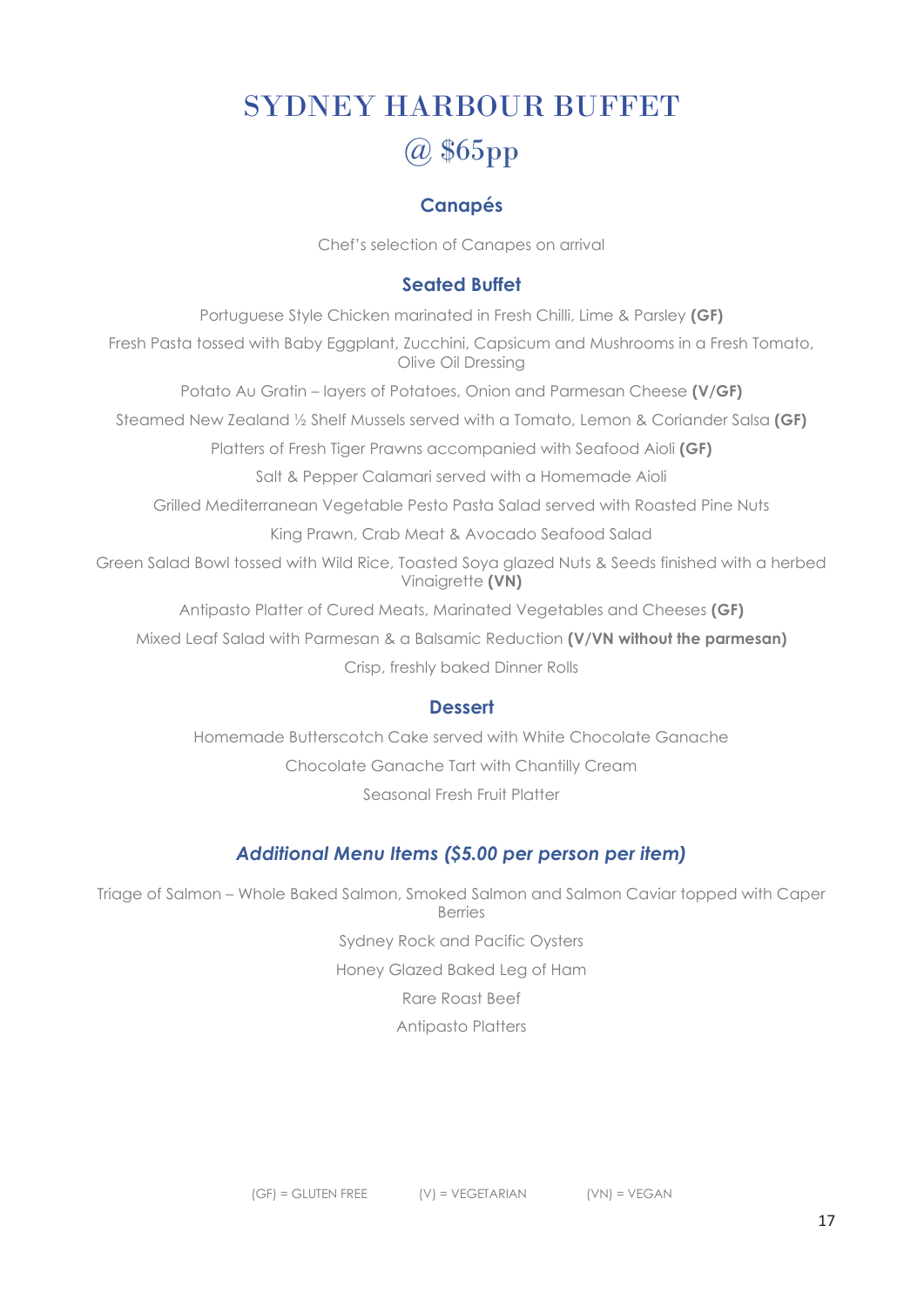### THE OPERA BUFFET

## @ \$55pp

### **Canapés**

A selection of canapés served on arrival

### **Dinner Buffet**

Antipasto Platter of Cured Meats, Marinated Vegetables and Cheeses

Portuguese Style Chicken marinated in Fresh Chilli, Lime & Parsley

Fresh Pasta tossed with Baby Eggplant, Zucchini, Capsicum and Mushrooms in a Fresh Tomato, Olive Oil Dressing

Roasted Baby Chat Potatoes lightly tossed with Rosemary, Parsley and Garlic Butter

Grilled Mediterranean Vegetable Pesto Pasta Salad served with Roasted Pine Nuts

Green Salad Bowl tossed with Wild Rice, Toasted Soya glazed Nuts & Seeds finished with a Herb Vinaigrette

Mixed Garden Salad - salad of mixed greens with cherry tomatoes, cucumber,

Spanish onion, olives and herbed vinaigrette

Honey Baked Leg of Ham

Rare Roast Beef

Platters of Fresh Tiger Prawns accompanied with Seafood Aioli

Crisp, freshly baked Dinner Rolls

### **Dessert Buffet**

Chef's Selection of House Deserts Fresh Seasonal Fruit Platters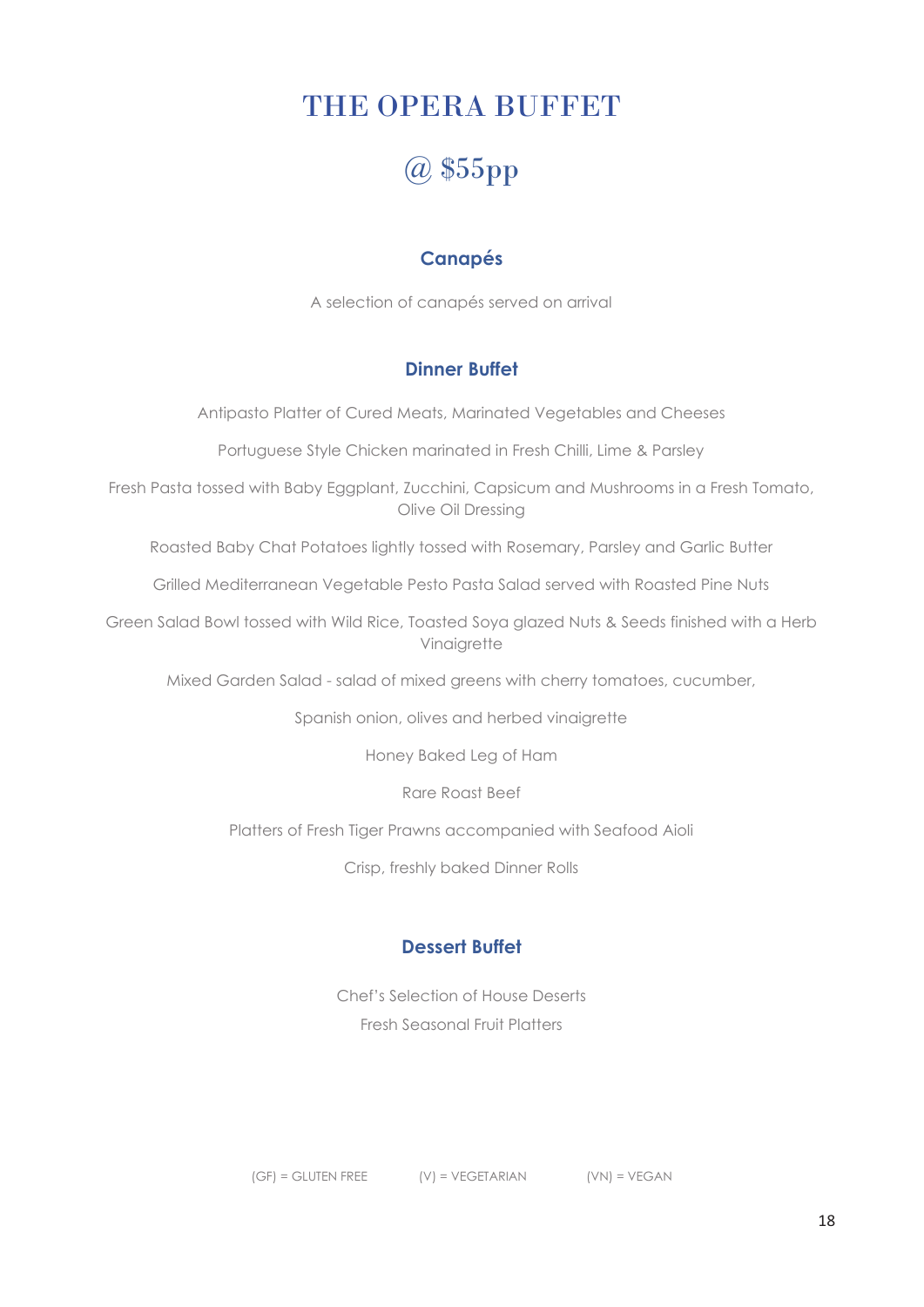# BBQ MENU @ \$60pp

### **Canapes on Arrival**

Chef Selection of delicious Canapes

#### **From the Grill**

Greek Souvlaki with Tzatziki Sauce Garlic Rosemary Lamb Kebabs Barramundi Fillets with Lemon Butter Sauce Mini Beef Patties with Glazed Onions Gourmet Beef Sausages Lentil and Potato Cakes **(V)**

### **Salad Selection**

Traditional Greek Salad **(V)** Roast Chat Potato with Caperberry, Dill, Egg and Crispy Bacon Pesto Pasta Salad with Mediterranean Roast Vegetables **(V)** Mesculin Salad mix with Cranberry, Pecorino and White Balsamic Glaze **(V)** Mini Damper and Sourdough Rolls

#### **Dessert**

Chocolate Ganache Tart with Chantilly Cream Seasonal Fruit Display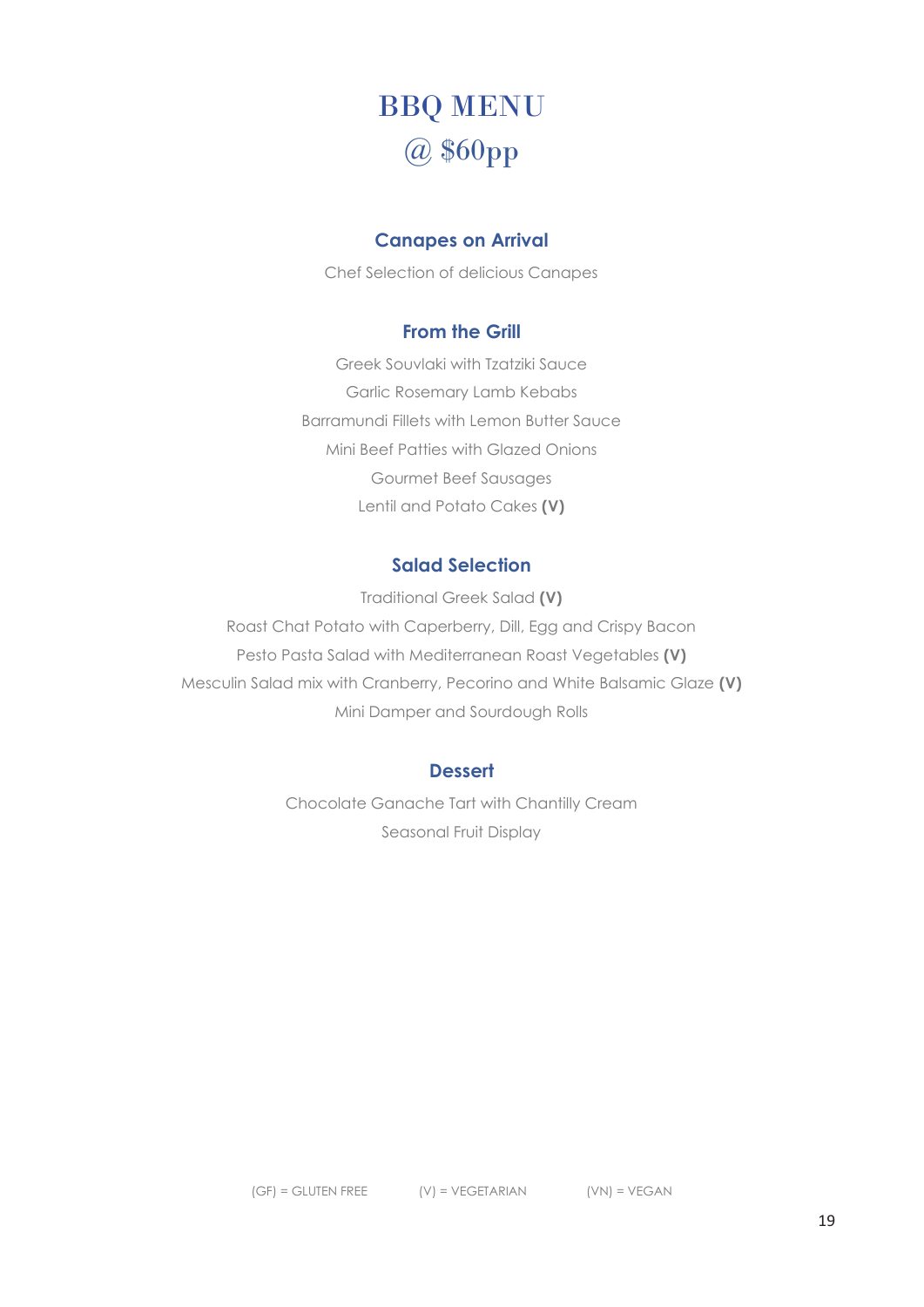# 2 COURSE FORMAL DINING MENU @ \$70pp 3 COURSE FORMAL DINING MENU @ \$90pp

### **Entrée (2 Choices- Alternate Placement)**

Garlic king prawns, shallot champagne and champignon cream sauce served on a bed of pilaf rice

Italian Antipasto plate with a variety of delicacies including cured meats, marinated vegetables and olives, caprese salad with a balsamic glaze and grissini

Slow cooked lamb shank lasagne with eggplant, tomato and halloumi bechamel sauce

Homemade roast pumpkin and ricotta ravioli served in a sage and burnt butter sauce. Topped with pecorino crusted garlic sour dough

Warm Salad consisting of chorizo, haloumi, roasted pumpkin, chargrilled capsicum and roquette, with a spicy tomato chutney

Seafood pot pie with white wine cream sauce encased in puff pastry

Moroccan lamb rump on a bed of Greek salad and crisp pita, drizzled with homemade tzatziki

Braised mushrooms in a white wine reduction, served with baby spinach, semi-dried tomatoes and grilled asparagus **(V)**

### **Additional Entrée Extra (\$5 pp)**

Southern seafood tasting plate consisting of king prawn, oyster, blue swimmer crab cake, ceviche scallop, Gravlax salmon, radicchio salad drizzled with herb aioli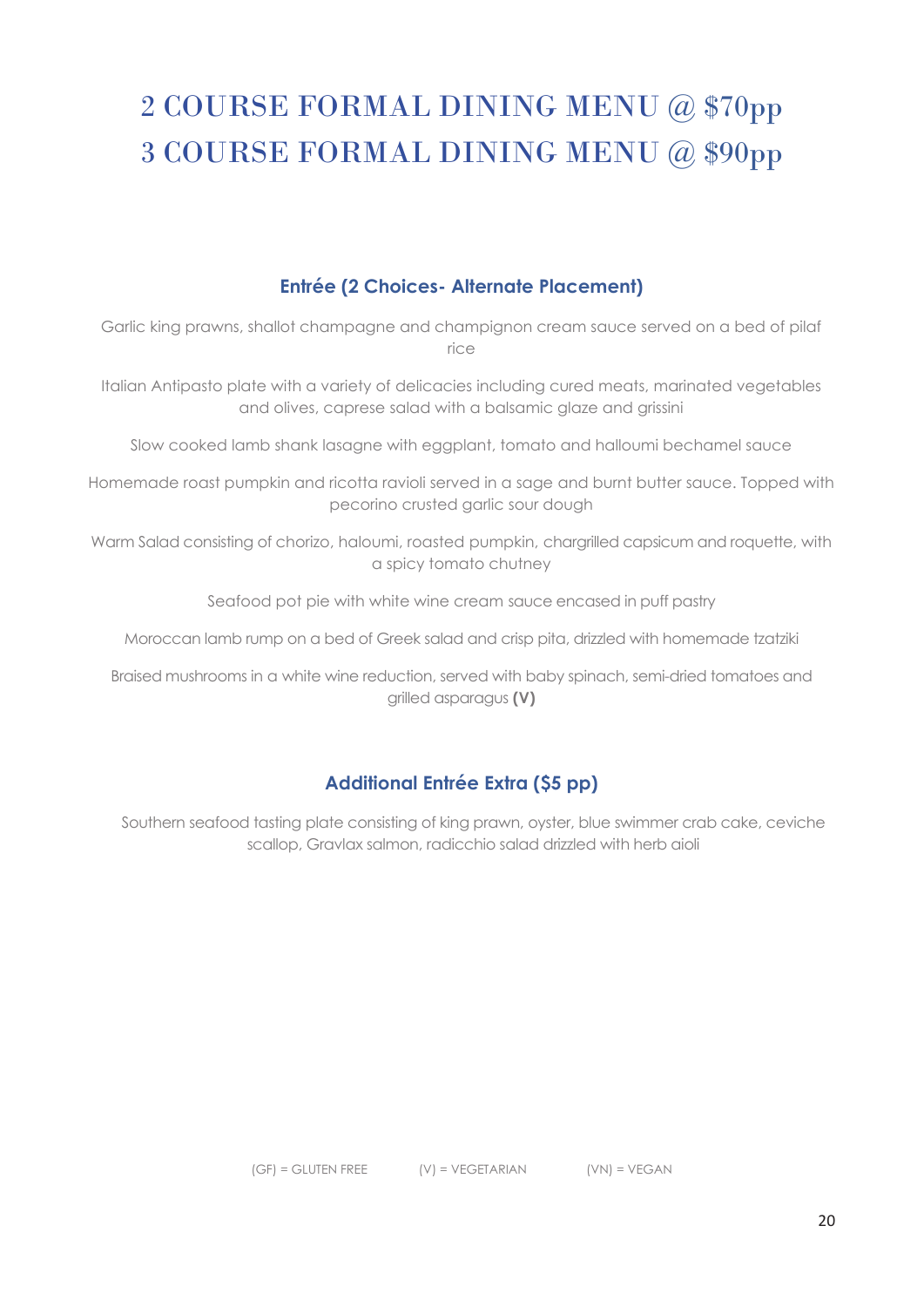### FORMAL DINING MENU cont.

### **Main Course (2 Choices- Alternate Placement)**

Chargrilled beef tenderloin with red wine jus, served with kumara au gratin, truffle and duxelles mushroom, green bean parcel and confit vine tomato,

Herb and pistachio crusted lamb rack, chic pea patties, bouquet of carrots and green beans, glazed onion, infused with rosemary jus

Crispy skinned Tasmanian salmon, roast kipfler potato, lemon zest asparagus, fried baby capers in a dill beaurre blanc.

Grilled wild Barramundi fillet served with Jerusalem artichoke, caramelised baby carrots, blistered cherry tomato, roquette salad with a burnt lemon creme fraiche

Roulade of chicken with pancetta and brie, roasted pumpkin and pea risotto, wilted spinach, drizzled with red pepper sauce

Classic chicken Kiev on a bed of garlic potato puree, sided with prosciutto wrapped broccolini and roasted jap pumpkin topped with seeded mustard sauce

Mediterranean vegetable medley consisting of layers of marinated baked vegetables resting on a roasted tomato reduction **(V)**

### **Dessert (2 Choices- Alternate Placement)**

Coconut and Malibu crème brûlée with mix berry compote

Baked Belgium white chocolate and lime cheesecake, with Chantilly cream and berry coulis

#### Classic Italian homemade tiramisu

Dark chocolate ganache tart topped with a chocolate coated strawberry and creme fraiche

Vanilla panna cotta layered with Romanoff and liqueur strawberries

Sticky date pudding with a butterscotch caramel sauce and vanilla bean ice cream

Profiterole skewers with warm chocolate dipping sauce and Chantilly cream

Table dessert tasting platters consisting of a variety of the featured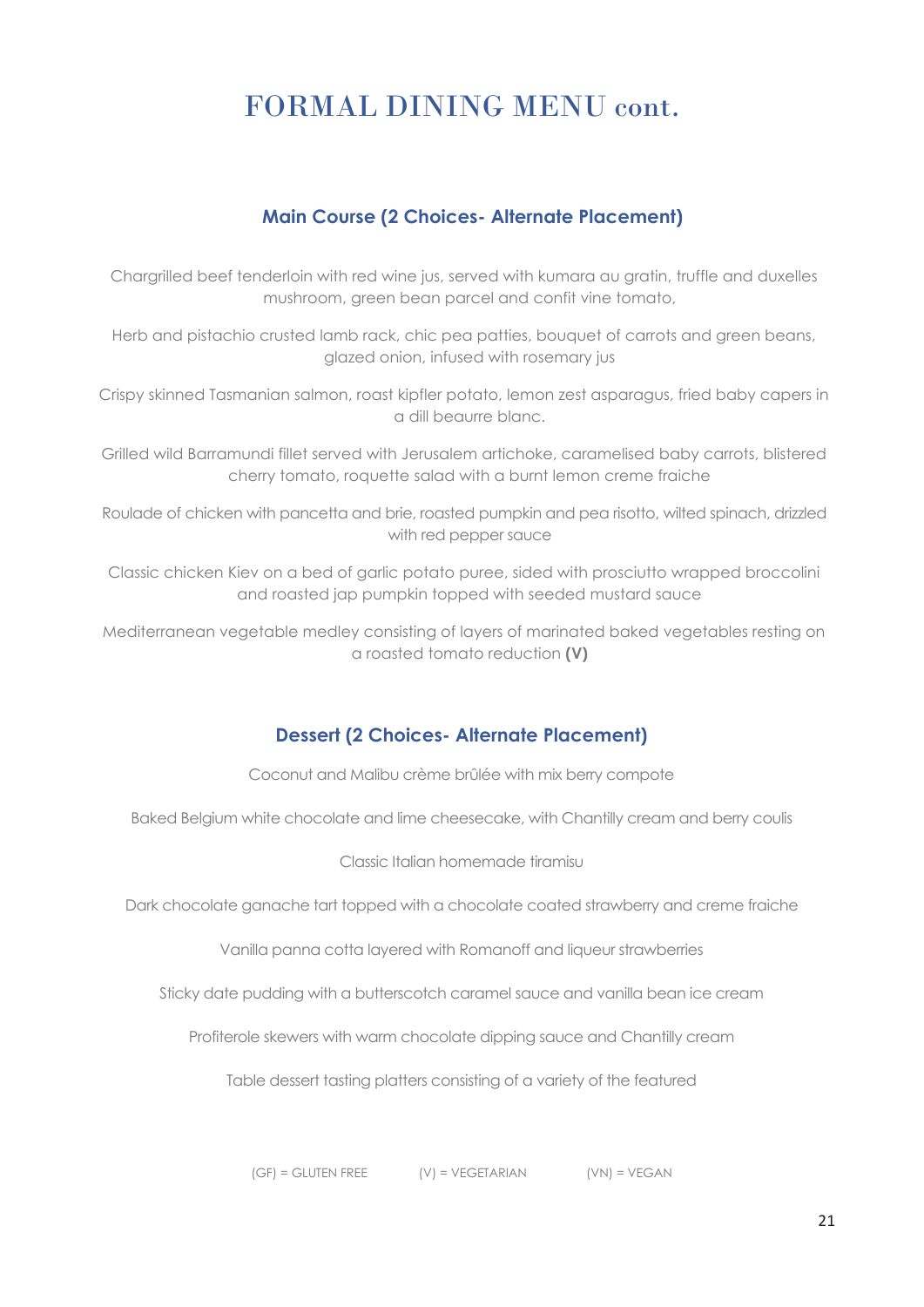### FORMAL DINING MENU cont.

### ADDITIONAL PLATTERS (Formal Dinning per table)

### **Mezze Platter (\$45 per platter)**

Garlic sautéed olives, Labneh, stuffed vine leaves, kibbeh, tabouli, hummus, babaganoush, freshly cut vegetables and fresh Lebanese bread

### **Greek Mezze (\$45 per platter)**

Marinated rosemary fetta, black and green olives, stuffed vine leaves, taramasalata, tzatziki with fresh pita bread

### **Gourmet Antipasto (\$45 per platter)**

A selection of cured meats, marinated eggplant, capsicum, mushrooms, bocconcini, vine ripened tomato and garlic olives with balsamic seasoning

### **Hot and Cold Seafood (\$65 per platter)**

Prawns, oysters, smoked salmon, calamari, octopus, tempura prawns and fish goujons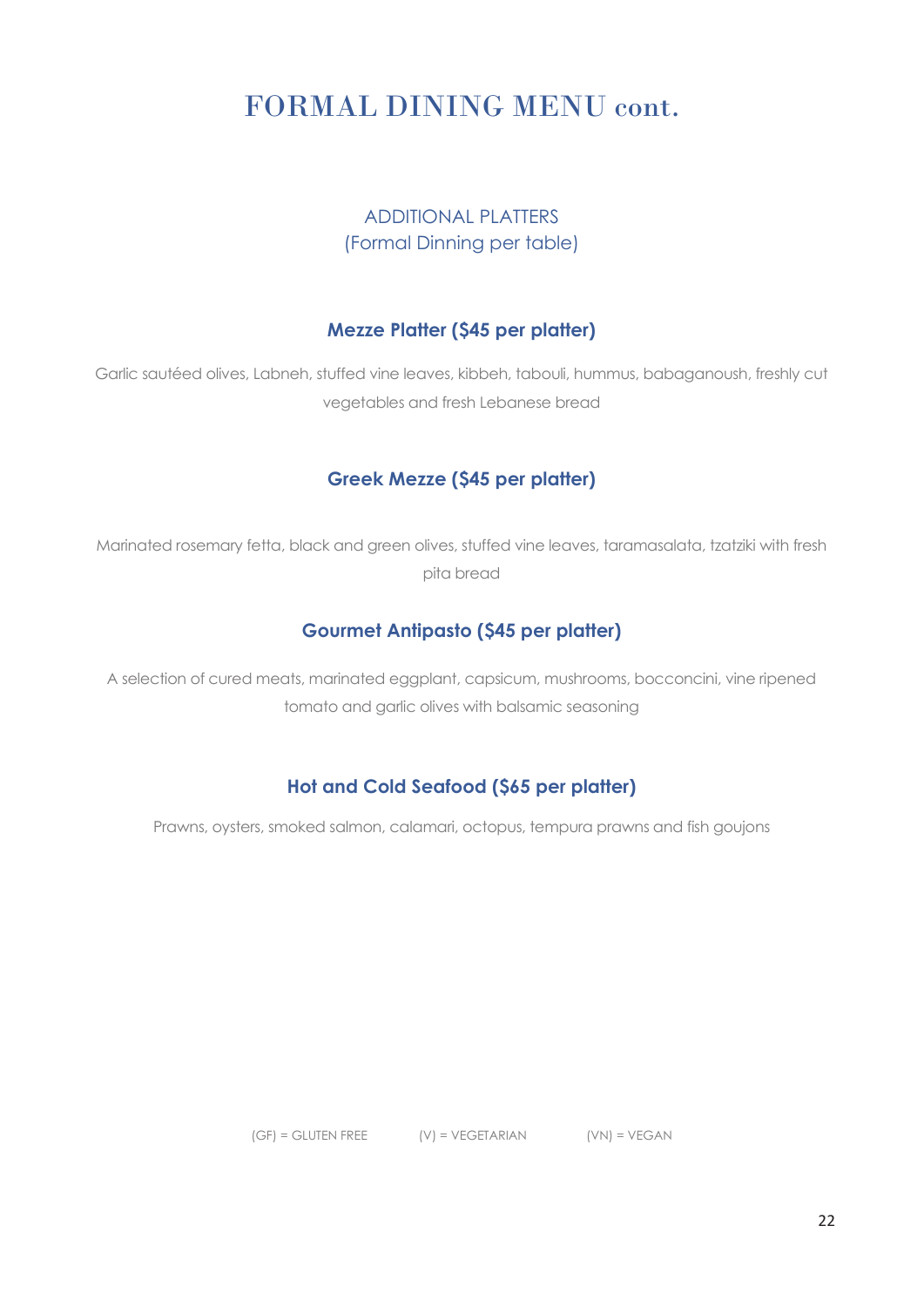# CORPORTAE BANQUET @ \$80pp

### **Pasta (Choice of 2)**

Ravioli filled with Pumpkin and Ricotta, Eggplant, Capsicum, Mushrooms in a Napolitana Sauce. **(V)** Pappardelle with King Prawns, Roast garlic, Champignon in a Champagne Cream Sauce. Spaghetti with Pancetta, Mushrooms in a White Wine Pesto Cream Reduction. Tortellini Carbonara, Bacon Cream and shallots.

### **Chicken (Choice of 1)**

Supreme of Chicken, Mushroom, Thyme and White Wine Sauce. Roast Chicken Kiev, with Lemon, Garlic, Parsley, Oregano and olive oil. Oven Baked Herb Pecorino, Crusted Chicken drizzled with Honey Mustard Sauce. Portuguese Style Chicken, with Chili, Lime, Fresh Herbs, Sweet Onion Tomato Salsa. Chicken Souvlaki Greek Style sided with Cucumber and Mint Yoghurt.

### **Meat & Carvery (Choice of 1)**

Slow Roast Rare Beef Rib with Mustard and Black Pepper Crust with Red Wine Sauce. Char Grilled Fillet of Beef Steakettes with a Diane Sauce. Angus Beef Stroganoff with Mushroom, Capsicum, sour cream and chives. Cajun Crusted Lamb Rump with Baby Spinach and Feta Puree, Mango and Papaya Salsa. Moroccan Lamb Kebabs on a bed of Cumin and Mint Couscous, with Sumac and lemon Yoghurt. Whole baked Honey Leg of Ham with Maple, Pineapple and Cinnamon Glaze.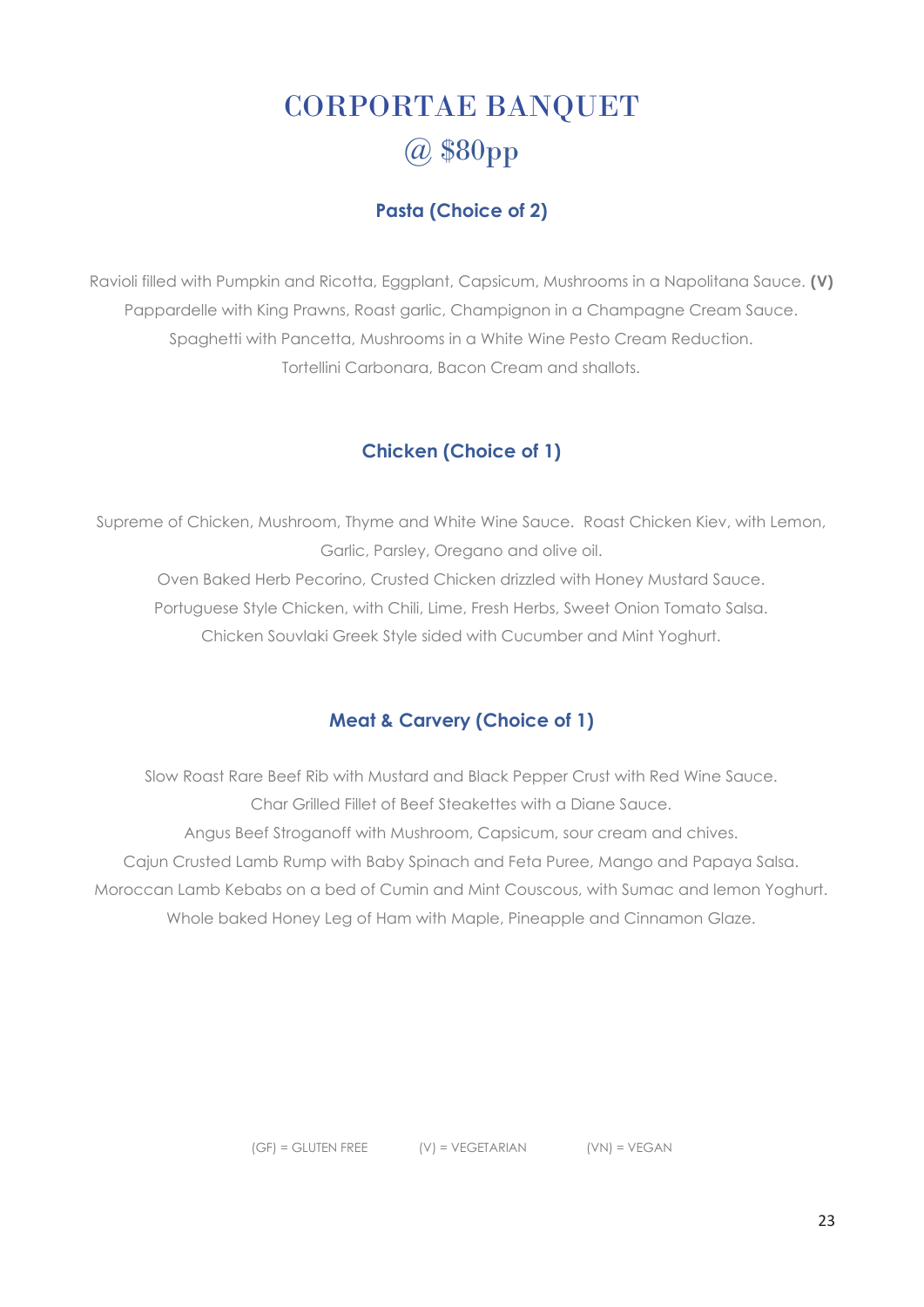### **Fish (Choice of 1)**

Whole Baked Huon Atlantic Salmon decorated with Roulade of Smoked Salmon, Caviar, Crème Fraiche, Baby Spinach, Dill and Caper Berry.

Grilled Humpty Doo Barramundi Supremes with Roasted Macadamia Nuts Lemon and Parsley Beurre Blanc

### **Potato (Choice of 1)**

Potato Au Gratin – Layers of Creamy Potato, Onion, Parmesan and Cream Reduction. Baby Chat Potatoes Roasted, Rosemary, Parsley and Garlic Butter. Garlic Potato Wedges, Sour Cream Chives

### **Salad (Choice of 3)**

Mesclun Mix with Cranberry, Pecorino drizzled with White Balsamic Glaze.

Caprese Salad of Vine Ripe Tomatoes, Bocconcini and Fresh Basil.

Traditional Greek Salad – Salad consisting of Iceberg Lettuce, Spanish Onions, Kalamata Olives,

Tomatoes, Cucumbers & Feta Cheese with a Sprinkle of Oregano.

Pearl Couscous with Pumpkin, Baby Spinach, Sumac Roasted Cauliflower, Crispy Prosciutto, Goats Cheese Labneh Dressing.

Green Salad Bowl of Beans, Broccolini, Baby Spinach, Wild Rice, Toasted Soy Glazed Nuts, Avocado and Herb Dressing.

Seafood Salad – A Medley of Seafood, Julienne Vegetables, with Honey and Dill Dressing. Baby Beetroot Salad - Wild Roquette, Orange Segments, Toasted Walnuts and Blue Cheese Dressing. Antipasto Platters - A Selection of Cured Cold Cut Meats, Marinated Vegetables, Olives, Feta Dolmades. Charcuterie and Cheese Board - Variety of Soft and Hard Cheeses, assortment of Cured Cold Cuts, Fruits Dips and Nuts.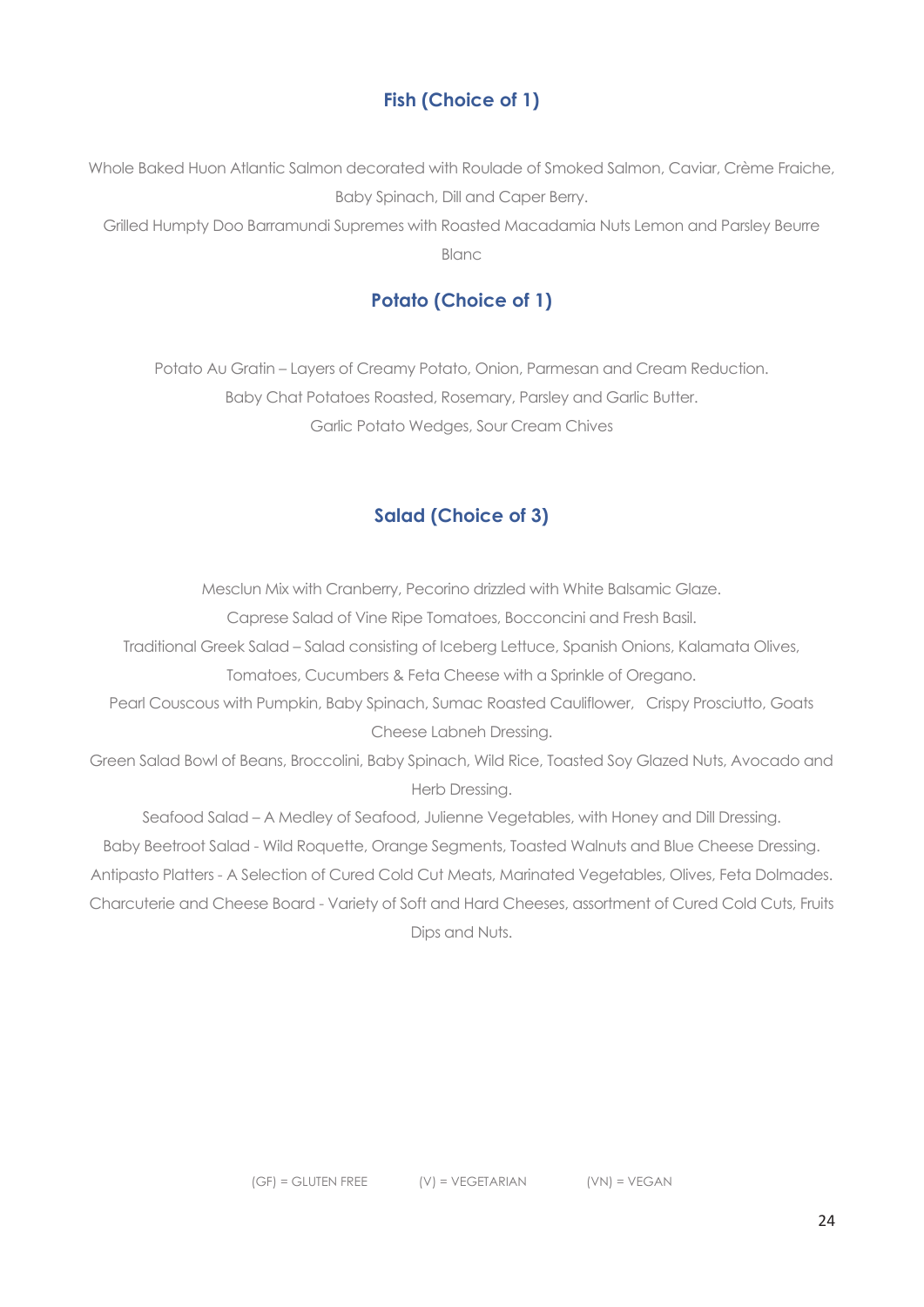### **Included Crustaceans**

Salt and Pepper Calamari, Herb Aioli. Fresh Ocean King Prawns, Cocktail Sauce. Ceviche Style New Zealand Green Lip Mussel, Lime, Chili and Coriander.

### **Additional Crustacean items**

Mix of Pacific and Sydney Rock Oysters, Mignonette Dressing (\$4 pp). Grill Hervey Bay Scallops, Tamarind, Lime and Chili Dressing (\$4pp).

### **Dessert (Choice of 2)**

Vanilla Bean Panna Cotta with Blueberry Compote, topped with Almond Praline. Traditional Italian Tiramisu topped with Chocolate-Coated Strawberries. Coconut and Malibu Crème Brûlée, sided with Biscotti Biscuit. Sticky Date Pudding with a Toffee Sauce and Chantilly cream. Chocolate Ganache Tart served with Cinnamon Ice-Cream. Belgium White Chocolate and Lime Baked Cheesecake with Raspberry Coulis. Apple Rhubarb and Walnut Crumble cinnamon ice cream. Selection of European and Australian Cheeses, Lavosh, Dry Fruits, Quince Paste and Nuts. Tea and coffee included.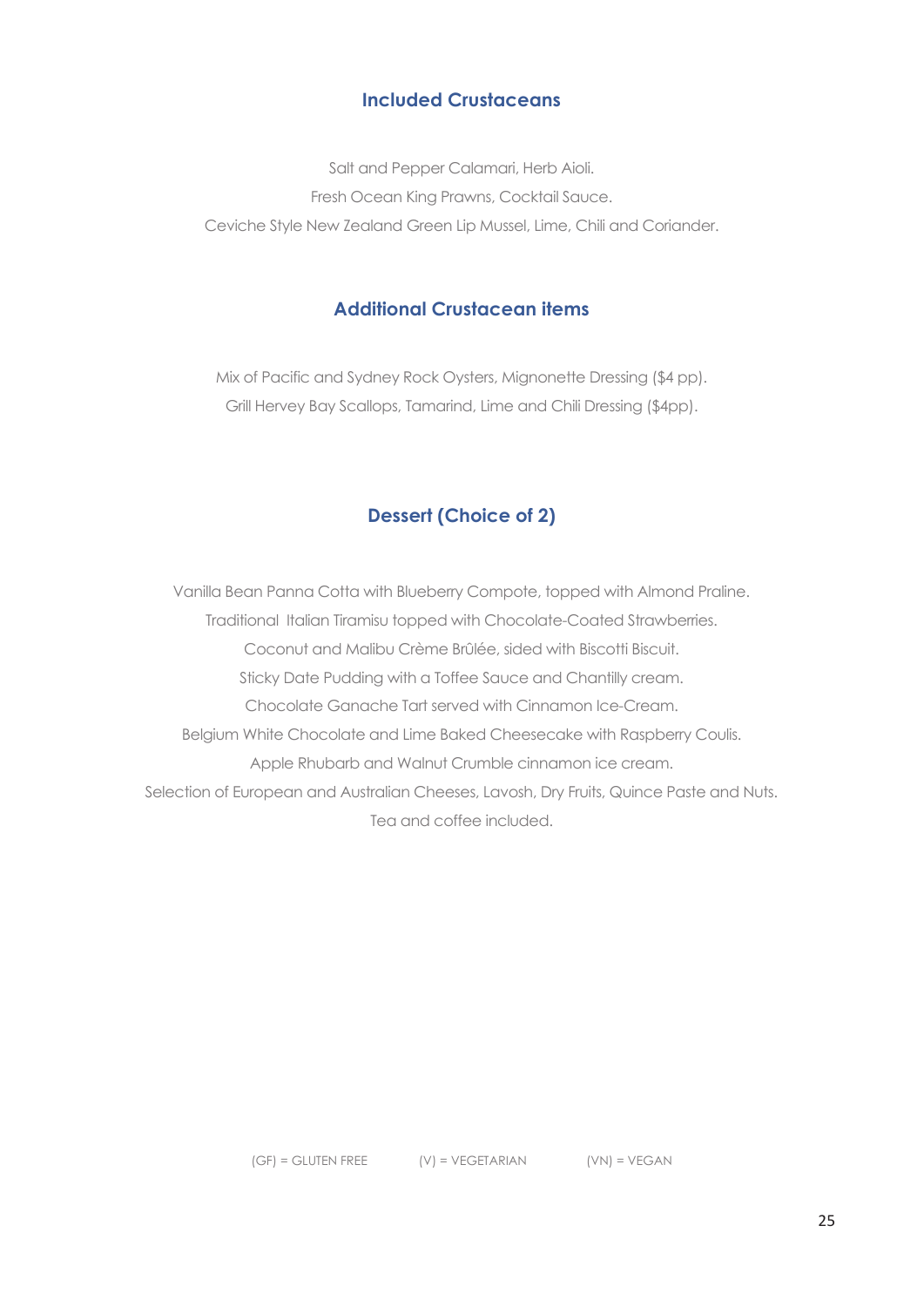# GRAZING STATION MENU - ANTIPASTO & CHARCUTERIE @ \$65pp

### **Cold Cure Cuts**

Prosciutto De Parma, Sopressa, Bresaola, Pancetta and Grill Spanish Chorizo

### **Vegetables and Salads**

Char Grill Eggplant, Roast Capsicum, Grilled Field Mushroom, Confit Heirloom Tomato, Marinated Artichokes, Dolmades (rice wrapped in vine leaf), Garlic infused black and green Olives, Grill Halloumi, Marinated Feta, Zucchini Frittata

Arancini with Pumpkin Semi Dried tomato, Caprese Salad of Plum Tomato Bocconcini Pesto Roasted Pine Nuts, Mesculin Salad mix with Cranberry, Pecorino and white balsamic glaze, Roquette Jap Pumpkin Orecchiette with Goats Cheese, caramelize onion and soy toasted nuts.

### **From the Ocean**

Salmon Gravlax with Caper Berries and Crème Fraiche, Ceviche Scallops with Lime Chili and Coriander, Marinated Greek Octopus, King Prawn with Marie Rose Sauce.

### **Cheeses and Fruits**

Fine Australian and European hard and soft cheeses, Dried fruit, Quince Paste, Assorted Nuts Seasonal Exotic Fruit Display Artisan Bread Display, Grissini and Crackers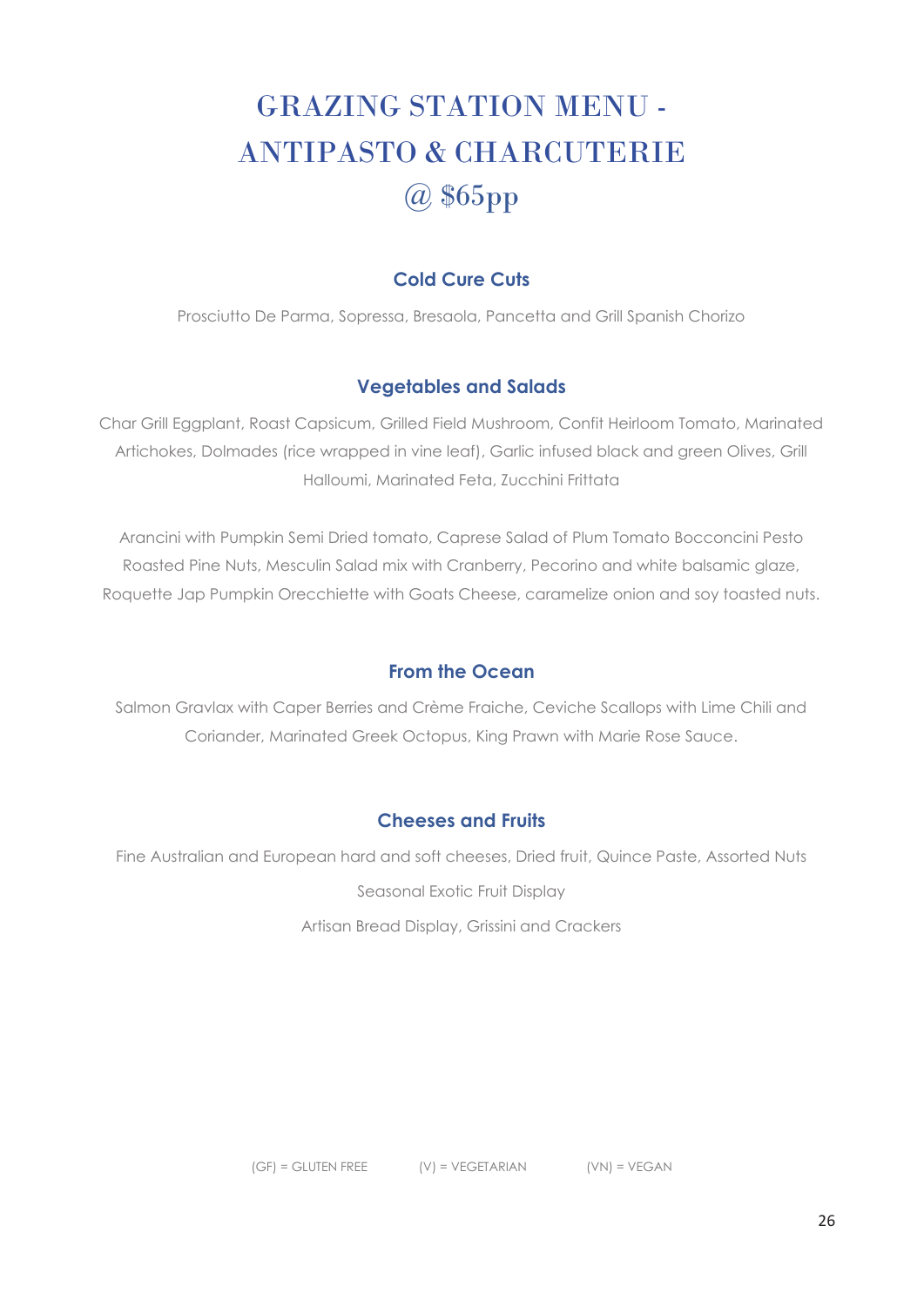### CHILDRENS MENU

# @ \$25pp

### **1 choice of:**

Chicken Nuggets & Chips Fish & Chips Spaghetti Bolognese

### **Desserts**

### **1 choice of:**

Ice cream Chocolate cake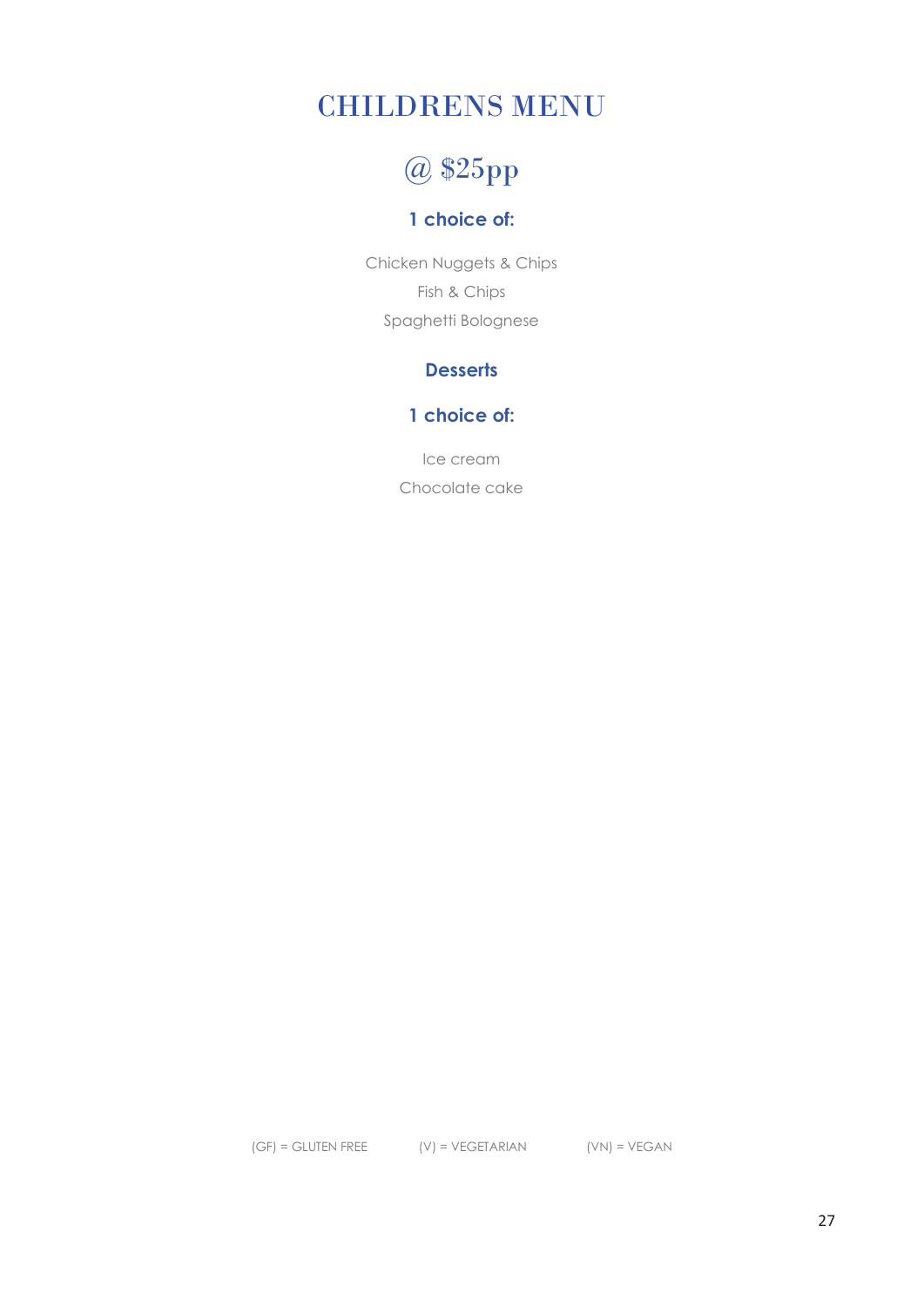# SCHOOL AND UNIVERISTY SOCIALS MENU (Included in set package pricing)

### **Pizza Menu**

Margarita **(V)**

Ham & Pineapple

Meat Lovers

Vegetarian **(V)** 

**OR** 

### **Standing Buffet Menu Served with plastic cutlery.**

Roast Chicken with Lemon, Garlic and Oregano

Pasta tossed in fresh Tomato, Garlic and Basil **(V)**

Pasta with Pancetta &Mushroom tossed in White Wine, Roast Garlic & Olive Oil Sauce **(V)**

Roasted Baby Chat Potatoes with Rosemary, Parsley and Garlic Butter **(V)**

Mediterranean Roast Vegetable Couscous Salad with Goats Cheese and Caramelised Onion

Mixed Garden Salad including Mixed Greens, Cherry Tomatoes, Cucumber, Spanish onion, Olives and Herbed Vinaigrette **(V)** 

Freshly Baked Dinner Rolls